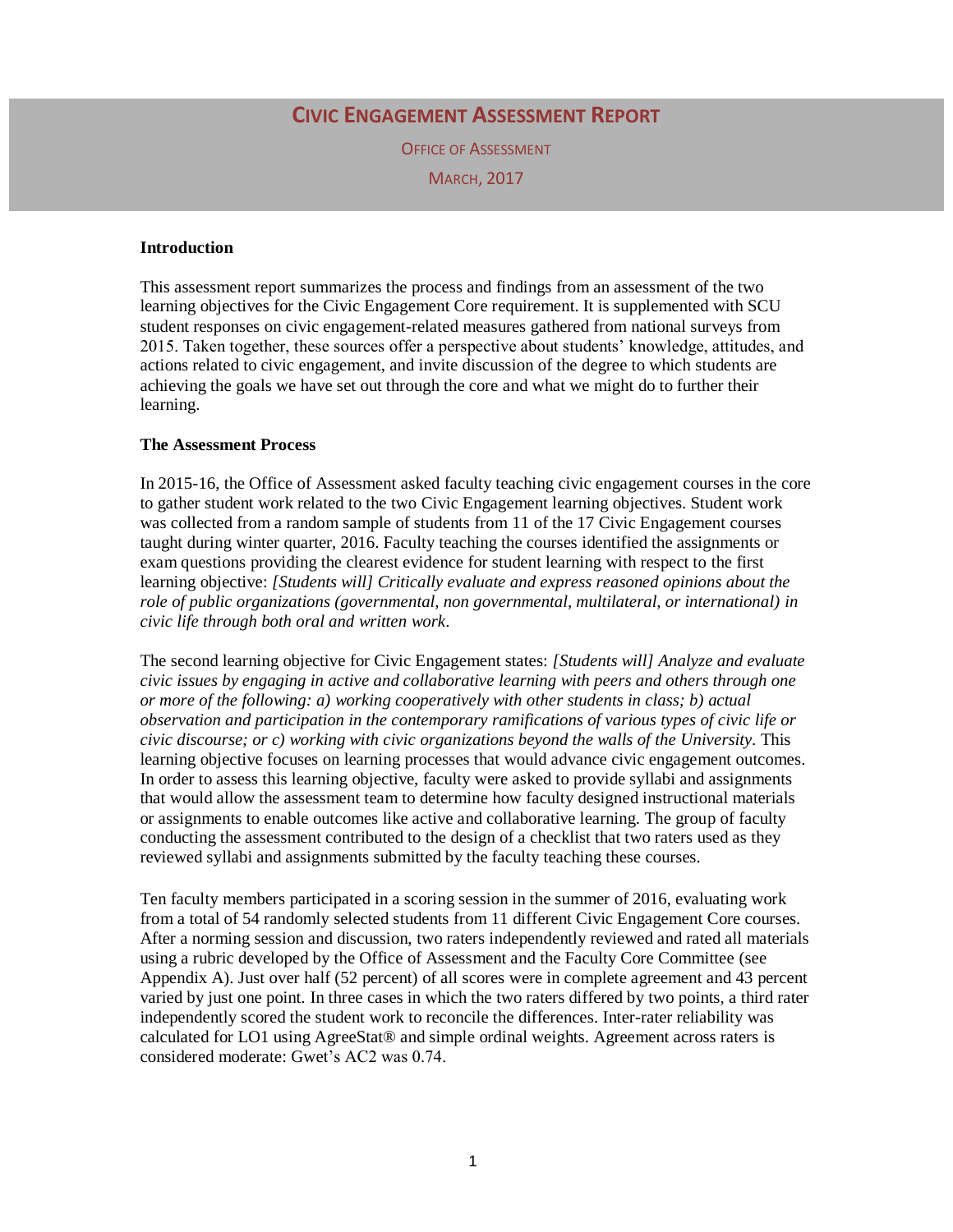### **What we learned**

## Learning objective 1

The first learning objective asks that students critically evaluate and express reasoned opinions about the role of public organizations (governmental, non-governmental, multilateral, or international) in written and oral communication. Just over half (54 percent) of the student work was scored as proficient or highly proficient for the first learning objective. Another 39 percent of the work was rated as approaching proficiency, and 7 percent of the work was evaluated as not proficient.



Figure 1: Percent of Rubric Scores for Learning Objective 1

## Learning objective 2

The faculty doing the assessment examined syllabi and assignments to determine the extent to which students were analyzing and evaluating civic issues by engaging in active and collaborative learning through class activities, or their observation of or involvement with civic activities organizations beyond the university. See Appendix B for the checklist used to evaluate LO 2.

Generally, the 11 courses reviewed included two or three assignments or requirements that asked students to evaluate civic issues by engaging in active and/or collaborative learning. On average, these requirements constituted between 30-40 percent of students' grade, indicating that they were a significant part of the course.

All 11 courses provided active learning opportunities for students to complete individually (e.g., student leads a presentation on civic life, issues, or institutions). Additionally, all courses included collaborative assignments, group projects, or other course activities with peers that address issues of civic life or institutions. In half of the courses, students also had assignments in which they observed or participated in civic life or civic discourse or to work with a civic organization or group within SCU (e.g. Center for Sustainability) or outside of SCU. Since the learning objective calls for one or more of these active or collaborative learning activities to be included, it is reasonable to include that these courses are meeting the second learning objective.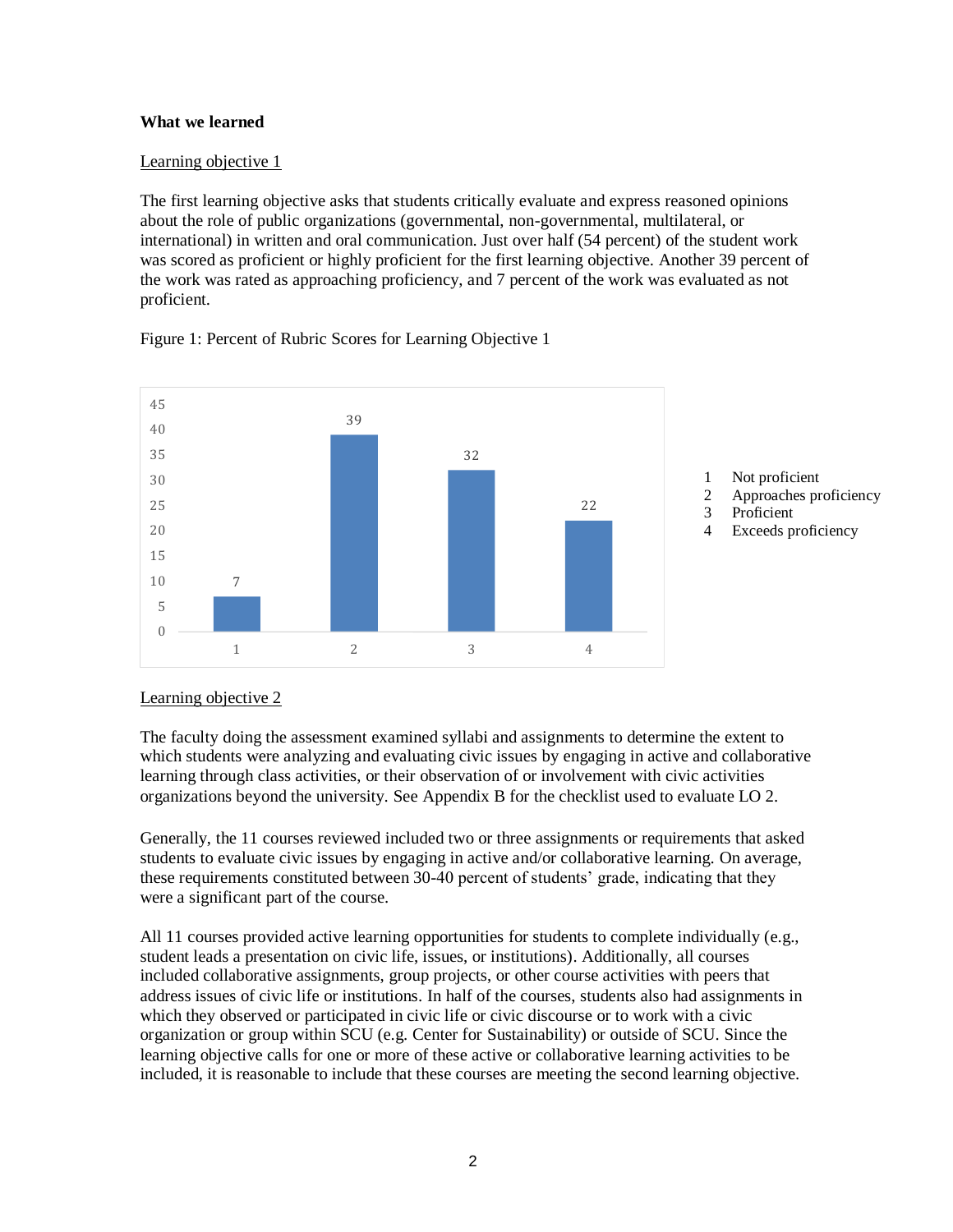Faculty on the assessment team additionally examined course activities and assignments for evidence that students had opportunities to develop civic skills. All courses provided opportunities for students to consider alternative viewpoints. Additionally, deliberation skills, skills in negotiation or mediation of conflict, or the creation of innovative and cooperative solutions to social problems were encouraged in half of the courses.

#### Conclusions about Core Civic Engagement Learning

The Civic Engagement learning objectives prioritize critical analysis and expression of reasoned opinions, as well as the development of civic skills fundamental to democratic engagement. The rubric scores from the first learning objective indicate that about half the student work was judged as meeting our learning goals.

The finding that for LO1, 39 percent of work approached, but did not achieve, proficiency is worthy of additional discussion among faculty teaching in this area. A review of assignments designed to address this learning objective is an important first step: did the assignments ask the students to engage in the critical analysis and expression of reasoned opinion called for by the learning objective? A number of Core courses that fulfill the Civic Engagement requirement also meet other Core learning requirements (e.g., ELSJ) or major assignments across a variety of disciplines. It can be challenging to design assignments that serve multiple requirements and learning objectives. Faculty may want to share their approaches to assignment design in a followup workshop or discussion.

The review of the syllabi and assignments shows the courses in this area routinely include active and collaborative learning opportunities that can help students develop their civic skills. We currently do not have a way of assessing the actual development of these skills from the materials available, but students are having experiences that can develop these learning outcomes.

### **Civic Engagement-Related Survey Data**

To complement the direct assessment of the civic engagement core, we also examined archived survey data from the National Survey of Student Engagement (NSSE) and the HERI College Senior Survey.

### National Survey of Student Engagement (NSSE) and HERI/CIRP

Every three years, SCU participates in NSSE, gathering information from students about their experiences and engagement in various educational activities. The NSSE was last administered to both first-year students and seniors in Spring 2015. SCU also participates in the HERI/CIRP survey. This survey focuses on a slightly different set of questions about students' experiences in their academic and co-curricular activities, as well as their attitudes and behaviors. The CIRP was last administered to students just prior to entering SCU and to seniors in Spring 2015. Students completed both the NSSE and CIRP online.

#### Participants

About 35 percent of first-year students and graduating seniors (N=395 and 393, respectively) completed the NSSE. The demographics of survey completers are generally representative of the student population at SCU, with the exception of gender (fewer males completed the survey than females). About 40 percent (N=481) of graduating seniors completed the CIRP. Of those, 64 percent were female. Unlike the NSSE, we did not have CIRP data from first year students for the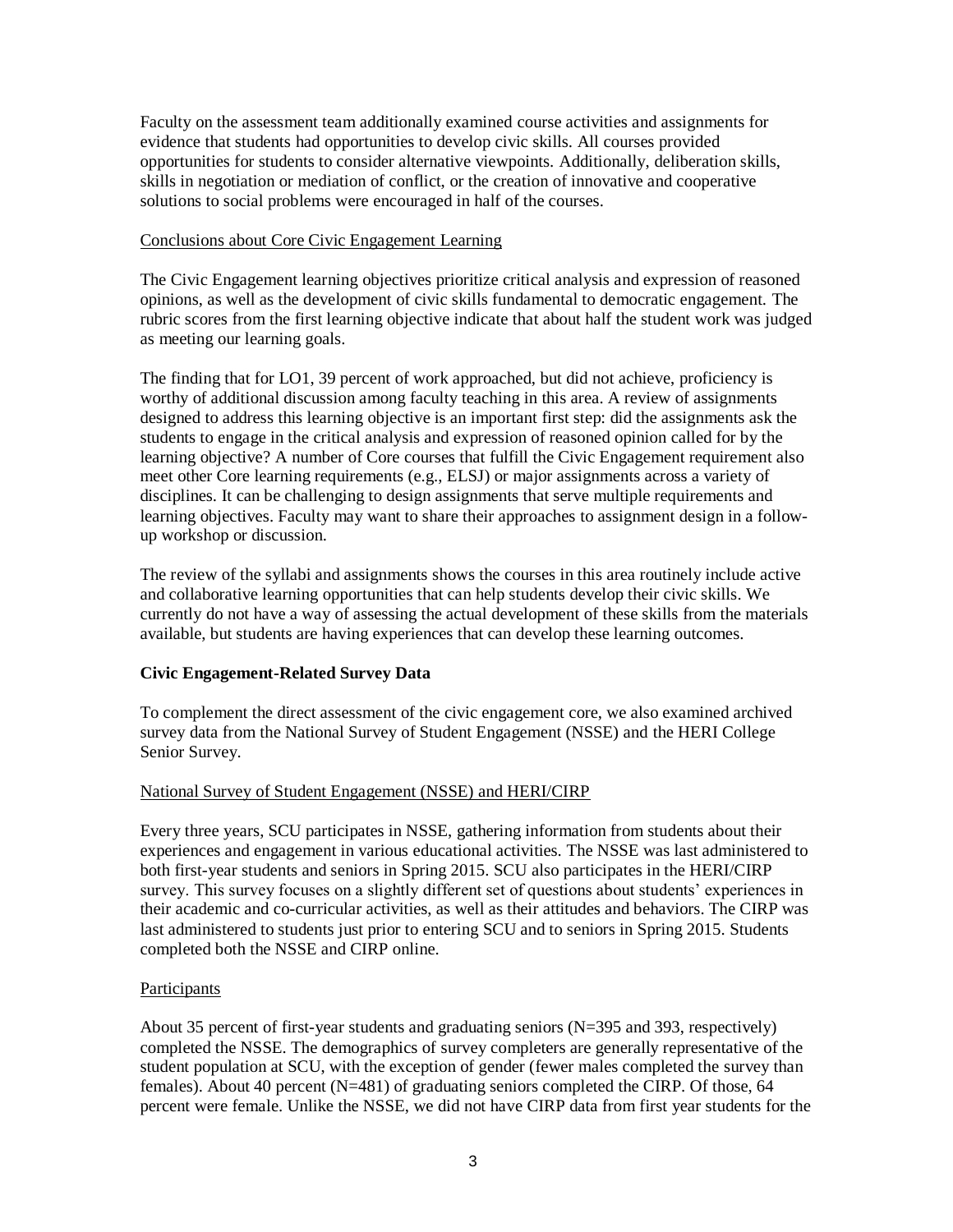items used in this analysis. (See Appendix C for the demographic breakdown of students who completed the 2015 NSSE and CIRP surveys.)

### Students' responses to civic engagement items

There are several items from NSSE and CIRP that address students' perceptions of the emphasis given to civic-related knowledge or activities or students' forms of civic engagement.

The CIRP includes sets of items that form three constructs relating to civic engagement outcomes: Civic Awareness, Civic Engagement, and Leadership. Using national data of student scores, CIRP places student responses into one of three levels: low, average, or high. These constructs are only measured for seniors.

The Civic Awareness construct is composed of items that ask students about their understanding of civic engagement issues, such as "Compared to when you first entered this college, how would you now describe your understanding of national issues." This is a measure that we could expect would correlate with Core learning outcomes, among other learning experiences. Data show that most SCU students score in the average range. (See Figure 2.)



Figure 2: Distribution of Senior Students' Scores on Civic Awareness

The Civic Engagement construct is more action-oriented, and is composed of items that ask students about their involvement in civic engagement activities such as, "Since entering college, how often have you helped raise money for a cause or campaign." While most still fall within the average range, one-third of students have high scores for Civic Engagement. (See Figure 3.)

Figure 3: Distribution of Senior Students' Scores on Civic Engagement

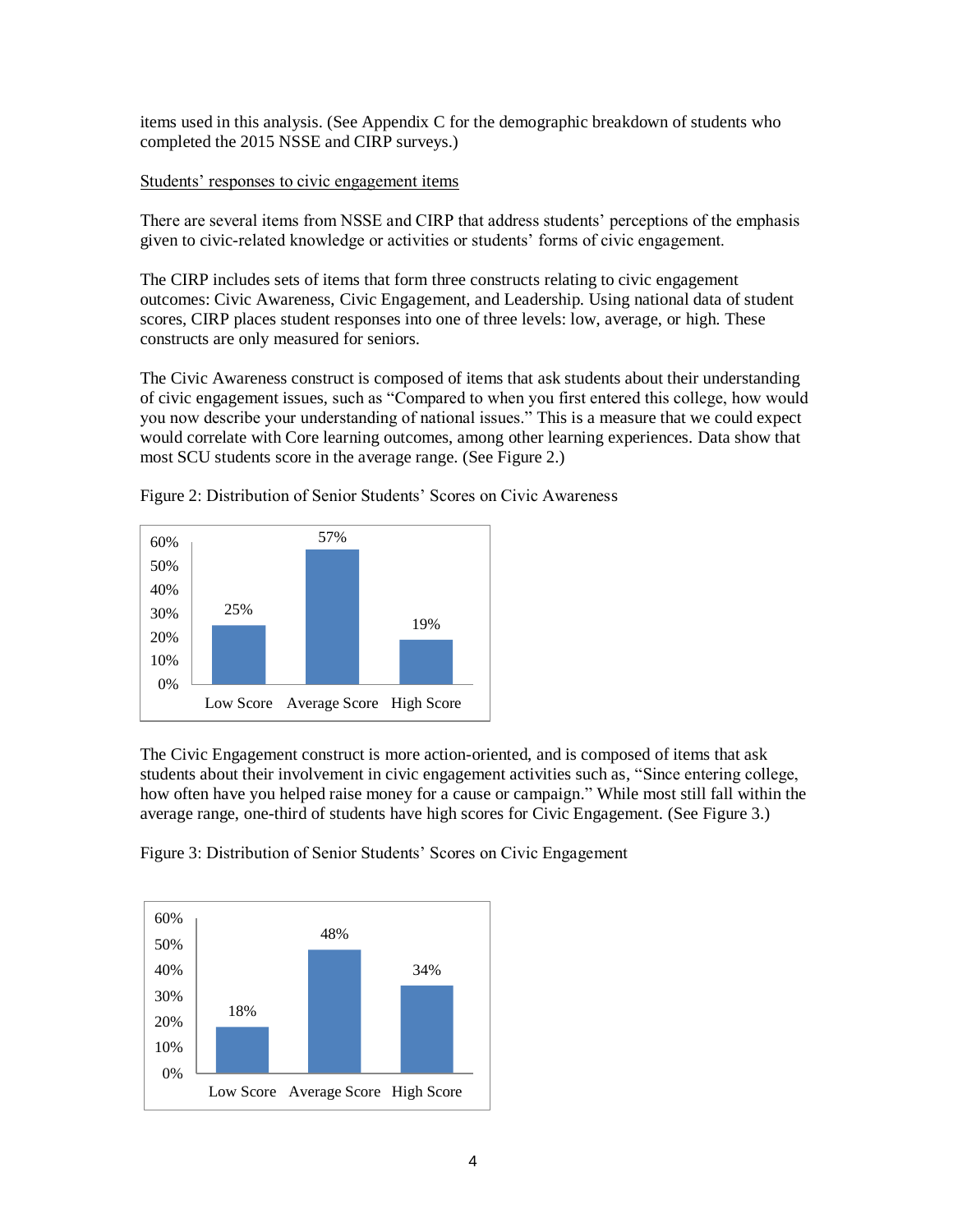Leadership is a less directly emphasized outcome of the Civic Engagement Core requirement, but one that SCU prioritizes at the institutional level. The Leadership construct in CIRP is composed of items that ask students about their leadership participation across different groups or situations in college, such as, "Since entering college, I have participated in leadership training." As can be seen in Figure 4, the majority of SCU seniors have leadership scores that fall in the average range.



Figure 4: Distribution of Senior Students' Scores on Leadership

In NSSE, students were asked how much the institution emphasizes attending events that address important social, economic, or political issues. The perceptions of first-year students and seniors is similar—almost two-thirds of the students view SCU as encouraging this "quite a bit" or "very much." (See Figure 5.)

Figure 5: Institutional emphasis on attending events that address important social, economic, or political issues



Students also reported on how much their experience at SCU contributed to their development in the area of being an informed citizen. Seniors reported that their university experience contributed "quite a bit" or "very much" to their development as an informed and active citizen at a higher rate than first year students. This difference was statistically significant  $\chi^2(3) = 12.97$ ,  $p < .01$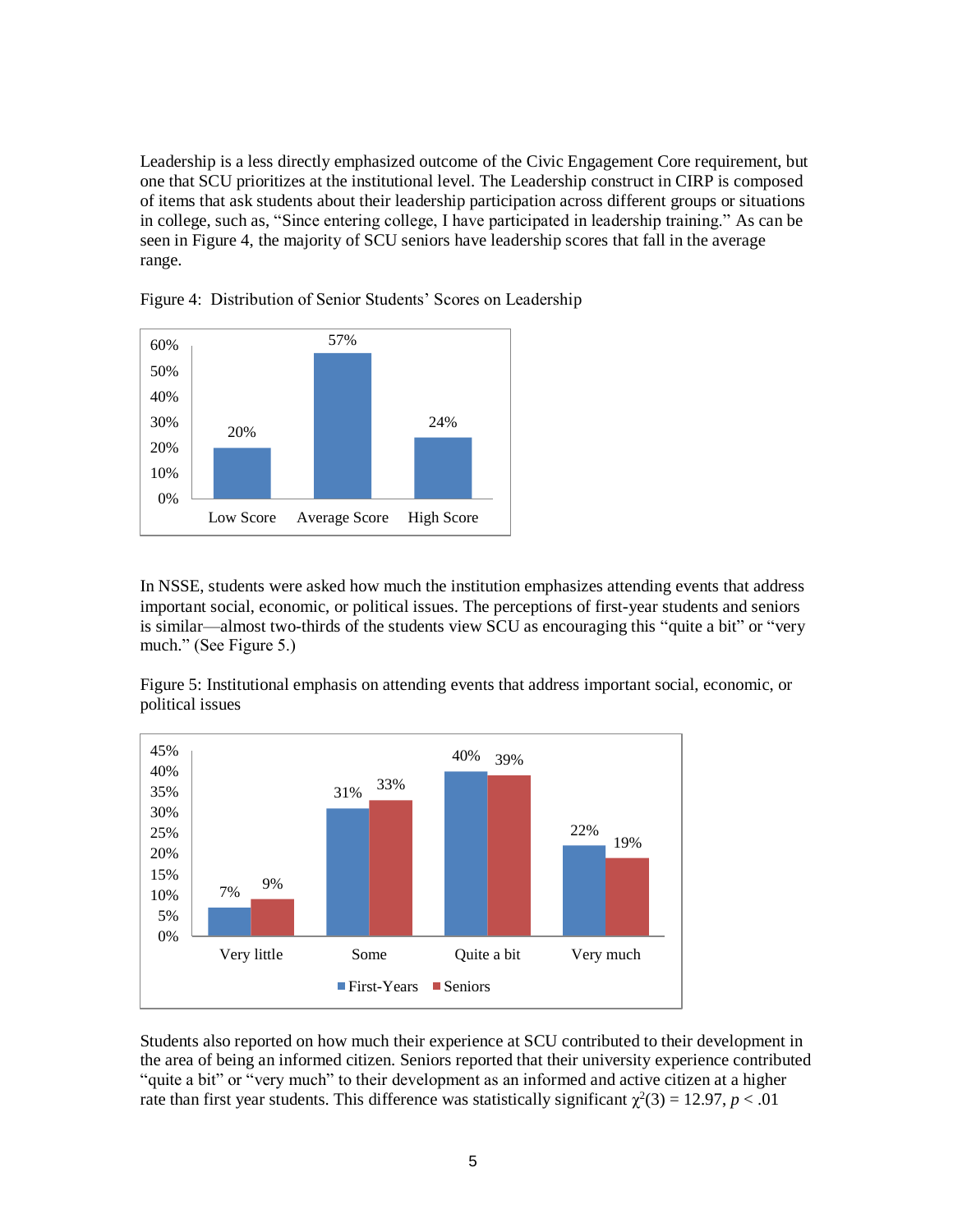(See Figure 6). Still we recognize room for growth in that over one-third of all students feel the university has contributed "very little" or only "some" to their development in this area. Figure 6: Frequency of Perceived Gains in Being an Informed and Active Citizen by Year



Volunteering or community service is another expression of civic engagement. The NSSE asks students to report whether or not they volunteer or perform community service regularly. Fiftytwo percent of SCU seniors reported that they volunteer compared to 35 percent of first year students. The CIRP asks a similar question: *how often* in the past year have students performed volunteer or community service work? Phrased this way, 13 percent of senior students state they do not volunteer at all, 68 percent state they occasionally volunteer, and 20 percent report they frequently volunteer.

Finally, voting is an important expression of civic engagement. CIRP includes a question asking students if they have voted in a national election. In 2015, 70 percent of seniors reported that they voted. However, self-reports of voting are often inflated. Data from another source—the National Study of Learning, Voting, and Engagement (NSLVE) launched in 2013, monitors students' actual voting rates. Of the 74.2 percent of SCU undergraduate and graduate students registered to vote in the 2012 presidential election, 46.1 percent actually voted. Although we can't distinguish between the proportion of undergraduate and graduate students who voted, older students tend to vote more often that younger students. The voting rates of SCU students in the 2014 midterm elections was much lower, just 19.3 percent.

## **Conclusion**

The first purpose of conducting assessments of student learning is to discover how well students meet the goals we set for them in the Core and as a university more generally. The second purpose of assessment is to develop strategies for developing student learning further, especially if the evidence points in that direction.

The findings from the Core Civic Engagement assessment indicate that faculty include pedagogic strategies that support civic engagement learning outcomes, but that only just over half of student work achieves is proficient or better at critically evaluating and expressing reasoned opinions about the role of public organizations in civic life. An additional 39 percent of the work is rated as approaching proficiency.

The data from national surveys confirms that—even for seniors—there are opportunities for students to further develop their civic awareness and engage more civically. Most seniors score in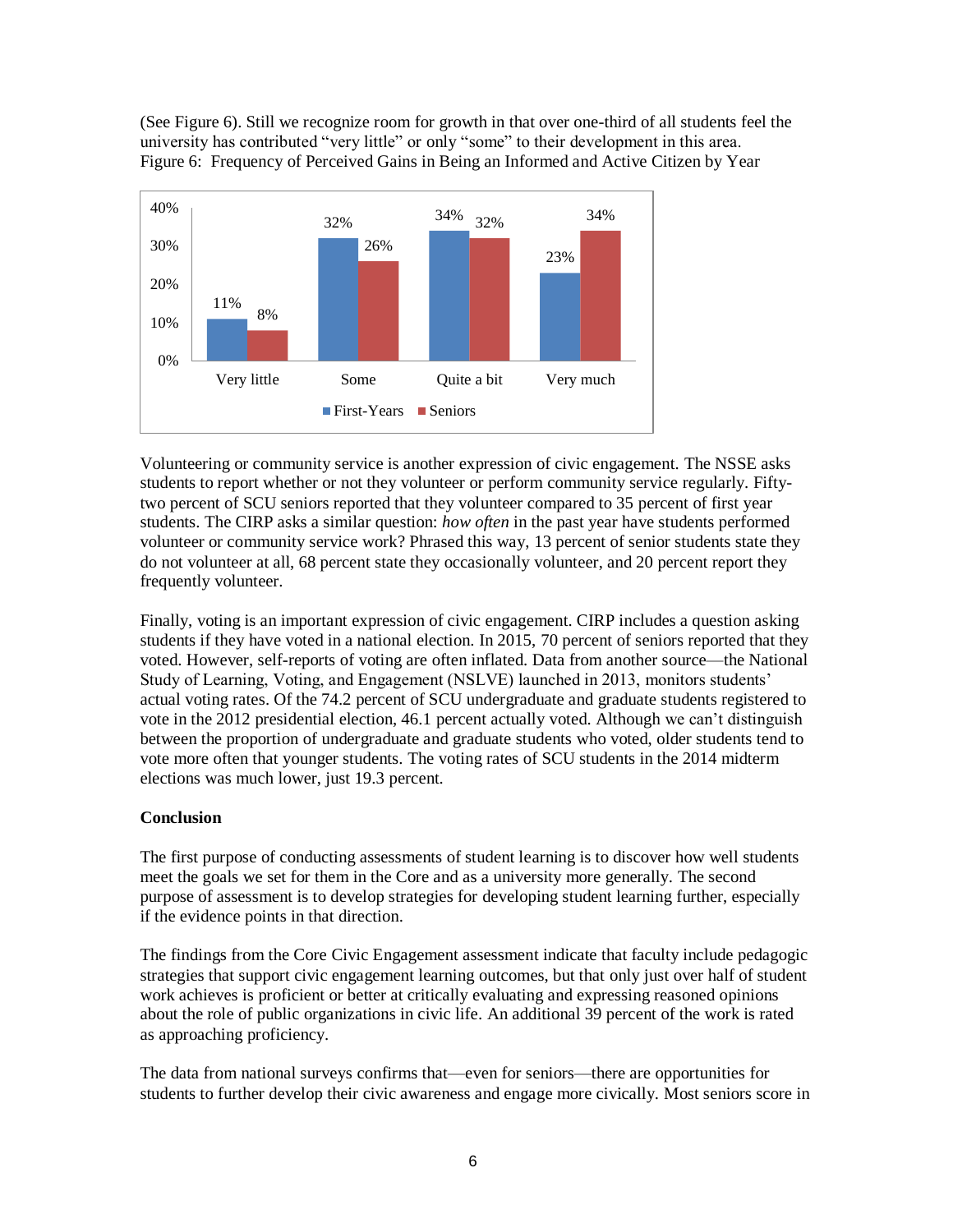the average range on the civic awareness, civic engagement, and leadership constructs, with many fewer scoring as "high." While seniors report higher gains in being an active and informed citizen in comparison to first year students, it is important to ask if we are satisfied with this level of growth and attainment. Are these average scores and low voting rates realizing the university's vision "to educate *citizens and leaders* of competence, conscience, and compassion and cultivate knowledge and faith to build a more humane, just, and sustainable world (emphasis added)." Should students perceive that the university places greater value on their participation in events dealing with important civic issues? How might we promote greater civic engagement through the Core, other courses, and co-curricular activities? Does it make sense to think of engagement not just as a skill but as a disposition (or attitude) that could be reinforced more effectively? For example, are there appropriate steps for strengthening students' enthusiasm for participation (e.g., to vote, join civic organizations, and the like) without indoctrinating students to participate on behalf of particular political goals?

As the faculty considers strategies for improving civic learning and engagement in the Core, it may especially want to consider how to strengthen students' abilities to evaluate and reason about the role of civic organizations (learning objective 1.1). The assessment found considerable room for improvement in this area and these skills would seem to be learned better through the curriculum rather than the co-curriculum. Faculty should review the assignments designed to address this learning objective with several questions in mind. Can assignments be designed more clearly for students to demonstrate abilities to evaluate and express reasoned opinions about civic organizations? Can readings and lesson plans better develop these capacities? Can students be motivated to develop these skills more effectively by appreciating their importance for practicing effective leadership in their civic, professional, and personal lives?

**Acknowledgments**: The Office of Assessment thanks the C&I 1 & 2 FCC, the faculty teaching Core courses who participated in the assessment, the faculty members who offered to serve as scorers for the student work, and our student assistants who contribute ongoing support for the assessment process.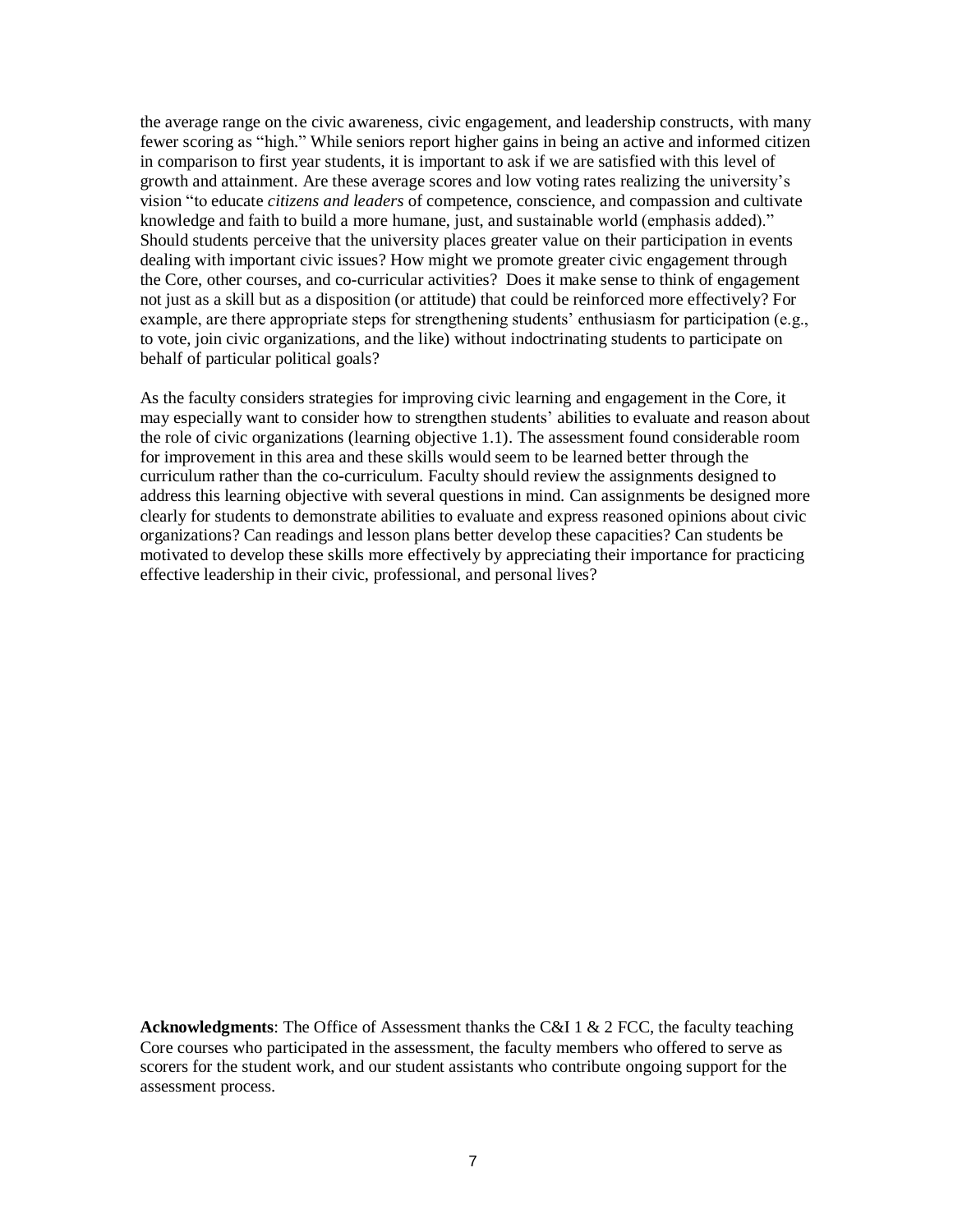# Appendix A: Rubric for Learning Objective 1

## **Civic Engagement Assessment Rubric -- Learning Objective 1.1**

| Learning goals &<br>rubric source | <b>Objective</b>           | <b>Highly proficient-4</b> | <b>Proficient-3</b>  | <b>Approaching</b><br>proficiency-2 | Not proficient-1           | <b>Score</b> |
|-----------------------------------|----------------------------|----------------------------|----------------------|-------------------------------------|----------------------------|--------------|
| Civic Life,                       | Critically evaluate<br>1.1 | Presents                   | Presents consistent  | Presents fairly                     | Presents                   |              |
| Communication,                    | and express reasoned       | thoughtfully               | and plausible        | consistent and                      | opinions/analysis          |              |
| Critical Thinking.                | opinions about the role    | developed, credible,       | opinions/analysis of | plausible                           | of the role of             |              |
|                                   | of public organizations    | and reasoned               | the role of public   | opinions/analysis of                | public                     |              |
| (rubric draws upon                | (governmental,             | opinions/ analysis of      | organizations in     | the role of public                  | organizations in           |              |
| Critical Thinking and             | non governmental,          | the role of public         | civic life. Central  | organizations in                    | civic life that are        |              |
| Written/Oral                      | multilateral, or           | organizations in           | message includes     | civic life. Central                 | inconsistent,              |              |
| Communication                     | international) in civic    | civic life. Central        | appropriate and      | message includes                    | implausible, or            |              |
| AAC&U rubrics)                    | life through both oral     | message synthesizes        | relevant content and | some appropriate                    | significantly              |              |
|                                   | and written work.          | appropriate,               | is communicated      | and relevant                        | underdeveloped.            |              |
|                                   |                            | relevant, and              | clearly.             | content and/or is                   | Central message            |              |
| Civic Life: The roles,            |                            | compelling content         |                      | communicated                        | includes little or         |              |
| rights, and                       | Note: Given the            | and is                     |                      | somewhat clearly.                   | no appropriate and         |              |
| responsibilities of               | definition of the          | communicated with          | Content should       |                                     | relevant content           |              |
| citizens and                      | learning goal, we will     | clarity and fluency.       | focus on roles,      |                                     | and is not                 |              |
| institutions in                   | include references to      |                            | rights, and          | Content should                      | communicated               |              |
| societies and in the              | citizens/stakeholders in   |                            | responsibilities of  | focus on roles,                     | clearly.                   |              |
| world.                            | the assessment.            | Content should             | citizens and         | rights, and                         |                            |              |
|                                   |                            | focus on roles,            | institutions in the  | responsibilities of                 |                            |              |
|                                   |                            | rights, and                | world.               | citizens and                        | Content should             |              |
|                                   |                            | responsibilities of        |                      | institutions in the                 | focus on roles,            |              |
|                                   |                            | citizens and               |                      | world.                              | rights, and                |              |
|                                   |                            | institutions in the        |                      |                                     | responsibilities of        |              |
|                                   |                            | world.                     |                      |                                     | citizens and               |              |
|                                   |                            |                            |                      |                                     | <i>institutions in the</i> |              |
|                                   |                            |                            |                      |                                     | world.                     |              |

Note: If the content of the student work does not address the learning objective at all, score the work a "zero."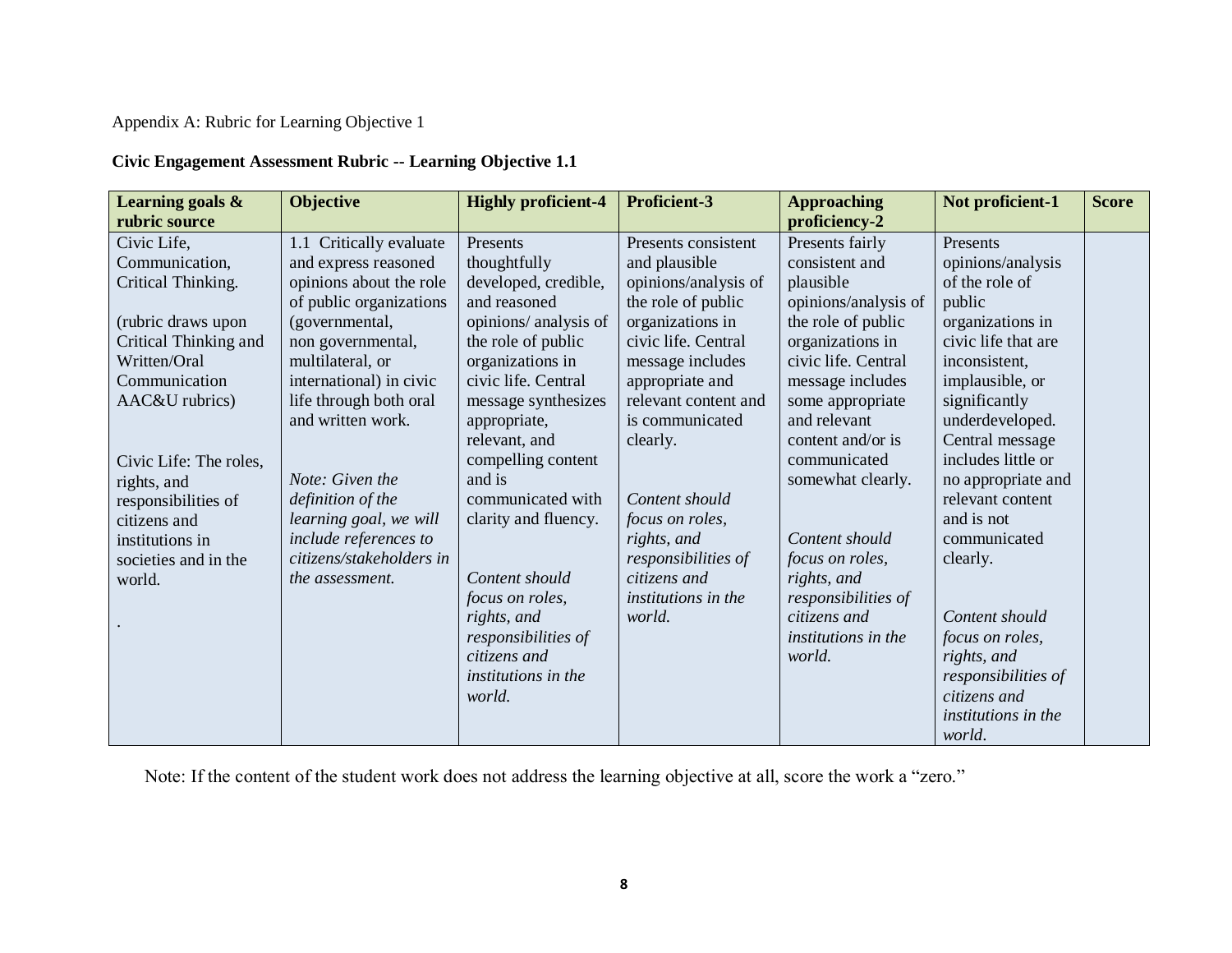Appendix B: Assessment checklist for Learning Objective 2

## **Civic Engagement LO 1.2 Checklist**

### **1. Syllabus or assignment description has evidence of the following, check or "X" all that apply:**

| Active learning opportunity for students completed individually (e.g., student leads a presentation    |
|--------------------------------------------------------------------------------------------------------|
| on civic life, issues, or institutions)                                                                |
| Collaborative assignment(s), group projects or other course activities with peers that address issues  |
| of civic life or institutions                                                                          |
| Assignments or course activity that involves students' observation or participation in civic life or   |
| civic discourse (e.g., analysis of City Council meeting or transcripts of candidate speeches or public |
| records on a civic matter)                                                                             |
| Assignment or course activity that requires students to work with a civic organization or group        |
| within SCU (e.g. Center for Sustainability) or outside of SCU                                          |

## **2. Do any of the course activities or assignments provide evidence that students will develop skills in the following? Check or "X" all that apply:**

| deliberation skills                                              |
|------------------------------------------------------------------|
| considering alternative viewpoints                               |
| negotiating or mediating conflict skills                         |
| creating innovative and cooperative solutions to social problems |

### **3. How many different assignments or course requirements require students to evaluate civic issues by engaging in active and/or collaborative learning?**

| More than 3 |
|-------------|

### **4. What percentage of a student's grade** *in total* **is devoted to the kinds of assignments or course requirements that contribute to LO 1.2? (e.g., presentations, collaborative learning, engagement with civic organizations, etc.)**

| 0             |
|---------------|
| $1 - 10%$     |
| 11-20%        |
| 21-30%        |
| 31-40%        |
| 41-50%        |
| More than 50% |

### **5. Select this box below if:**

|  | there is not enough information/evidence provided to come to any conclusions about LO 1.2 |  |
|--|-------------------------------------------------------------------------------------------|--|
|--|-------------------------------------------------------------------------------------------|--|